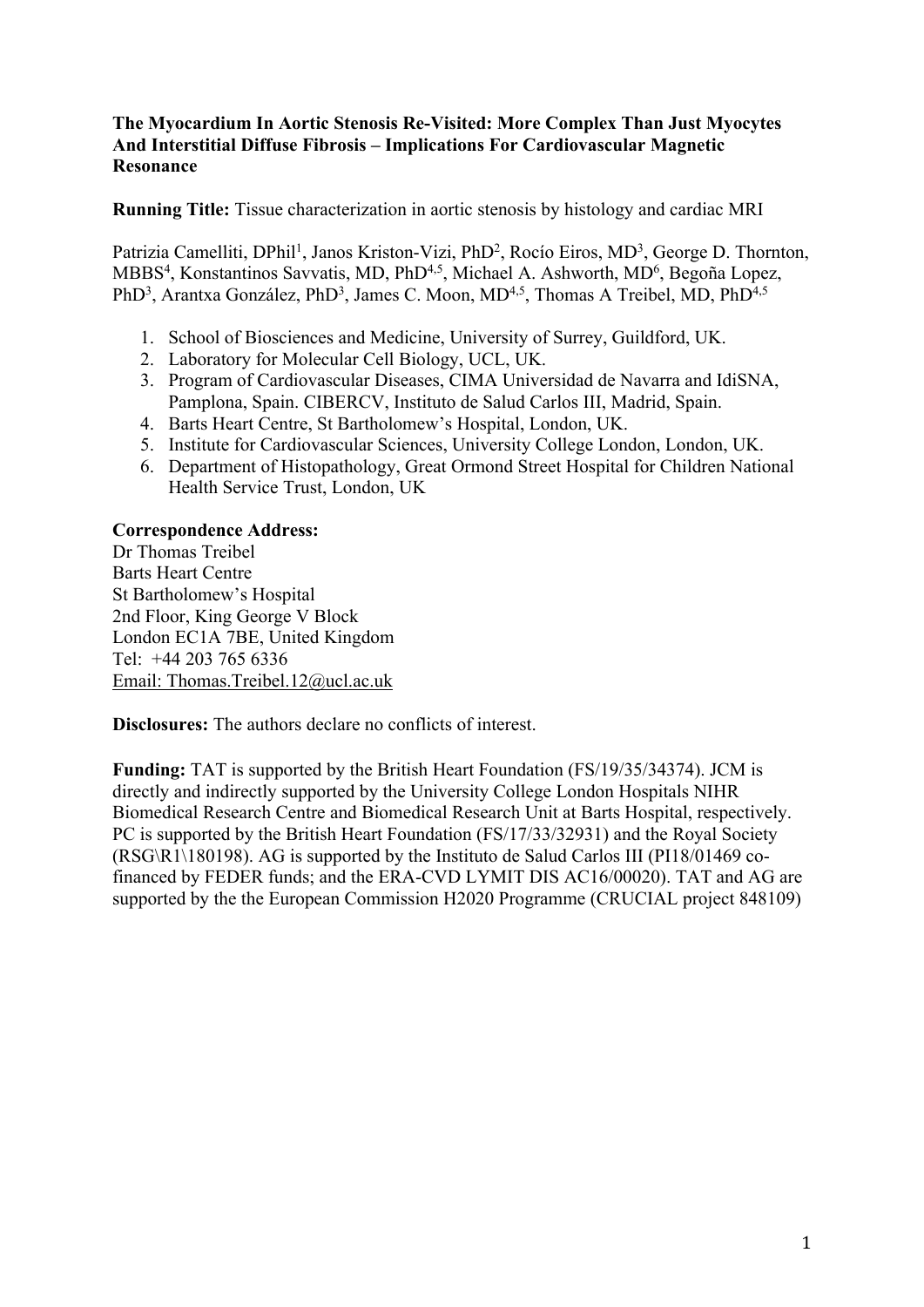Non-invasive imaging of myocardial function has limitations as a read-out of myocardial biology and therefore as the basis for cardiomyopathy treatments. Measuring scar by cardiovascular magnetic resonance (CMR) adds value but does not inform about non-scarred myocardium, the key therapeutic target in cardiology. The extracellular volume fraction (ECV%) is an intuitive measure of tissue remodeling and is elevated in edema, amyloid and fibrosis. ECV% and the derived intracellular volume fraction (ICV%) can be adjusted by the myocardial volume to derive total extracellular and intracellular volumes (1). But this twocompartment-approach is reductionist. Leaving aside the intravascular compartment, the ICV% cannot distinguish between different myocardial cell types including myocytes, fibroblasts, endothelial and inflammatory cells. Both compartments are woven, patterned and architected in 3D to generate the myocardium. Histological approaches are similarly reductionist; although correlating with ECV%, 2D-histology has inherent measurement limitations, let alone distinguishing non-myocytes.

Confocal microscopy can measure multiple cell-types with specific dye-tagged antibodies in 3D and build up a multi-parametric measurement of myocytes, non-myocytes and ECM (2). In this study, we combined macroscopic myocardial structure by CMR, whole biopsy collagen volume fraction (CVF%) by 2D light microcopy, and tissue composition by high-resolution confocal microscopy. The study was approved by the ethical committee of UK National Research Ethics Service (07/H0715/101). The study conformed to the principles of the Helsinki Declaration, and all subjects gave written informed consent.

Nine patients with severe aortic stenosis (AS) scheduled for surgical aortic valve replacement (54% male, median age 65 [58-80], indexed aortic valve area 0.4 $\pm$ 0.04cm<sup>2</sup>) underwent CMR for left ventricular (LV) structure, function and ECV% quantification (3). Two intraoperative myocardial biopsies were obtained for each patient by Trucut needle biopsy from the basal LV septum. One biopsy was fixed in formaldehyde, paraffin

2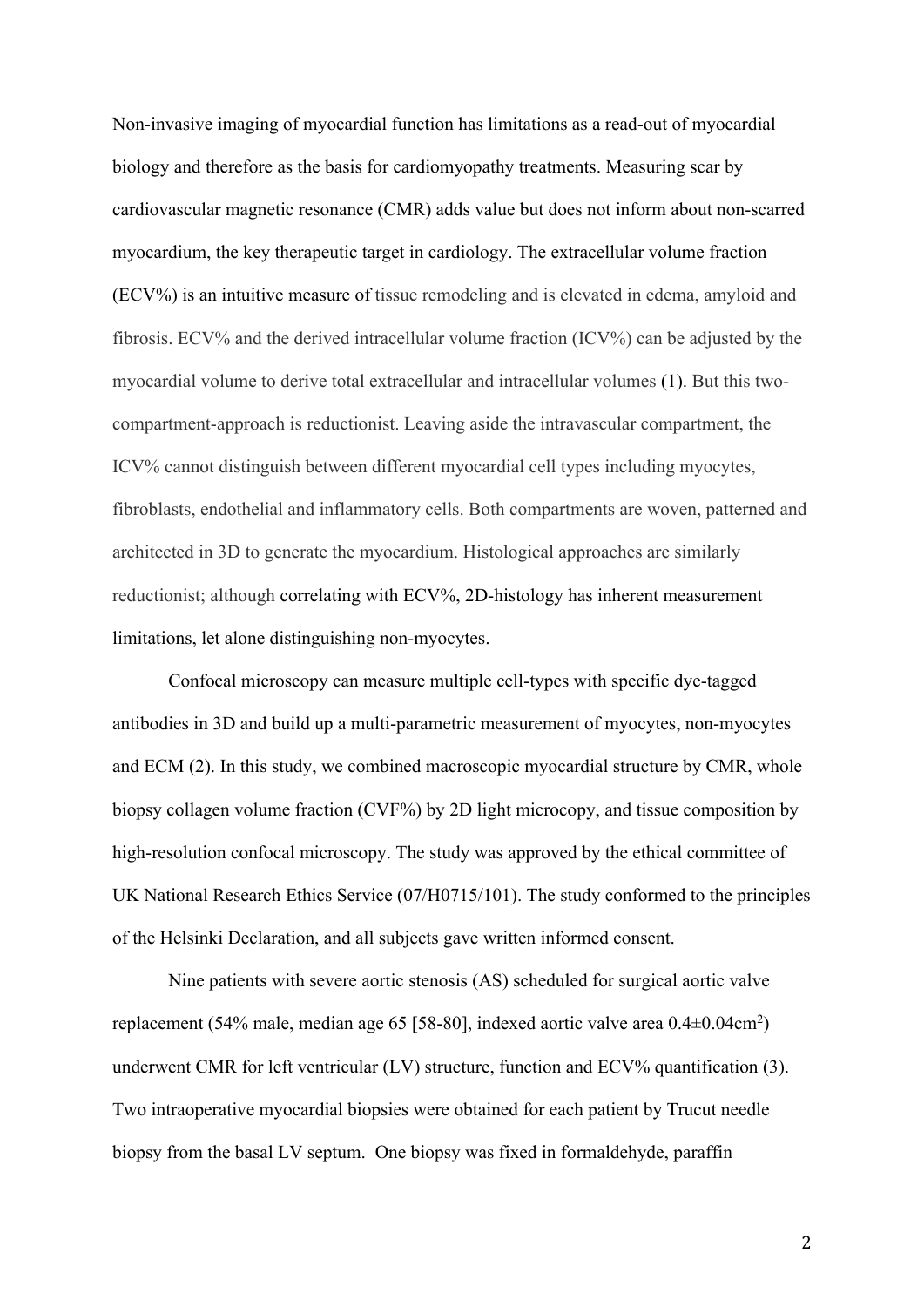embedded and stained with picrosirus red for CVF% quantification (~5mm<sup>2</sup>/sample). The second biopsy was embedded in optimum cutting-temperature compound (Tissue-Tek) and snap frozen (3). Myocytes were labeled with a rabbit anti-dystrophin antibody, non-myocytes with a mouse monoclonal anti-vimentin antibody, and ECM and cell membranes with wheat germ agglutinin-TRITC (2). Sections were imaged with confocal laser-scanning microscopy (4) and analyzed using custom ImageJ plug-ins  $({\sim}6.5$ mm<sup>3</sup>/sample).

When quantified (Figure 1), in-vivo CMR median ECV% was 28.3% (24.8-32.3%) with ICV% therefore 71.7%. Whole-biopsy 2D-analysis revealed a median CVF% of 11.6% (4.2-25.8%). By confocal microscopy, the equivalent ECM fraction was 16.9% (10.0-23.7%), and the cell volume fraction was split into myocyte volume fraction of 70.8% (59.6-78.4%) and non-myocyte volumes fractions of 13.3% (9.3-16.7%). There was limited correlation (Spearman's) of confocal parameters with only total confocal cellular volume correlating with LGE (rho=0.57,  $p=0.048$ ) and left atrial area (rho=0.74,  $p=0.047$ ); they did not correlate with CVF% (p=0.4) or CMR parameters of LV size (EDV/ESV), LV ejection fraction or ECV%. CVF% correlated with NT-proBNP (rho=0.85,  $p=0.003$ ) and high-sensitivity troponin T (rho =  $0.78$ ,  $p=0.03$ ), but not ECV%.

To understand myocardial biology, high-dimensional, layered information on structure, function, tissue characterization and biomarkers is needed. CMR captures hypertrophy by quantifying overall mass and then dichotomizing the myocardium into cellular and extracellular compartments. Histology (2D or confocal) identifies different tissues better than CMR, but within a very limited sampling area (confocal<0.007mL /  $CVF% = 0.01$  mL / CMR > 100 mL) and only reports ratios of tissue/cell subtypes and their relative expansion. Hence, the lack of association between in-CMR and histology highlights that they ultimately offer complementary insights at vastly different dimensions. Whilst the approaches have limitations related to sampling (scalability/size/location), process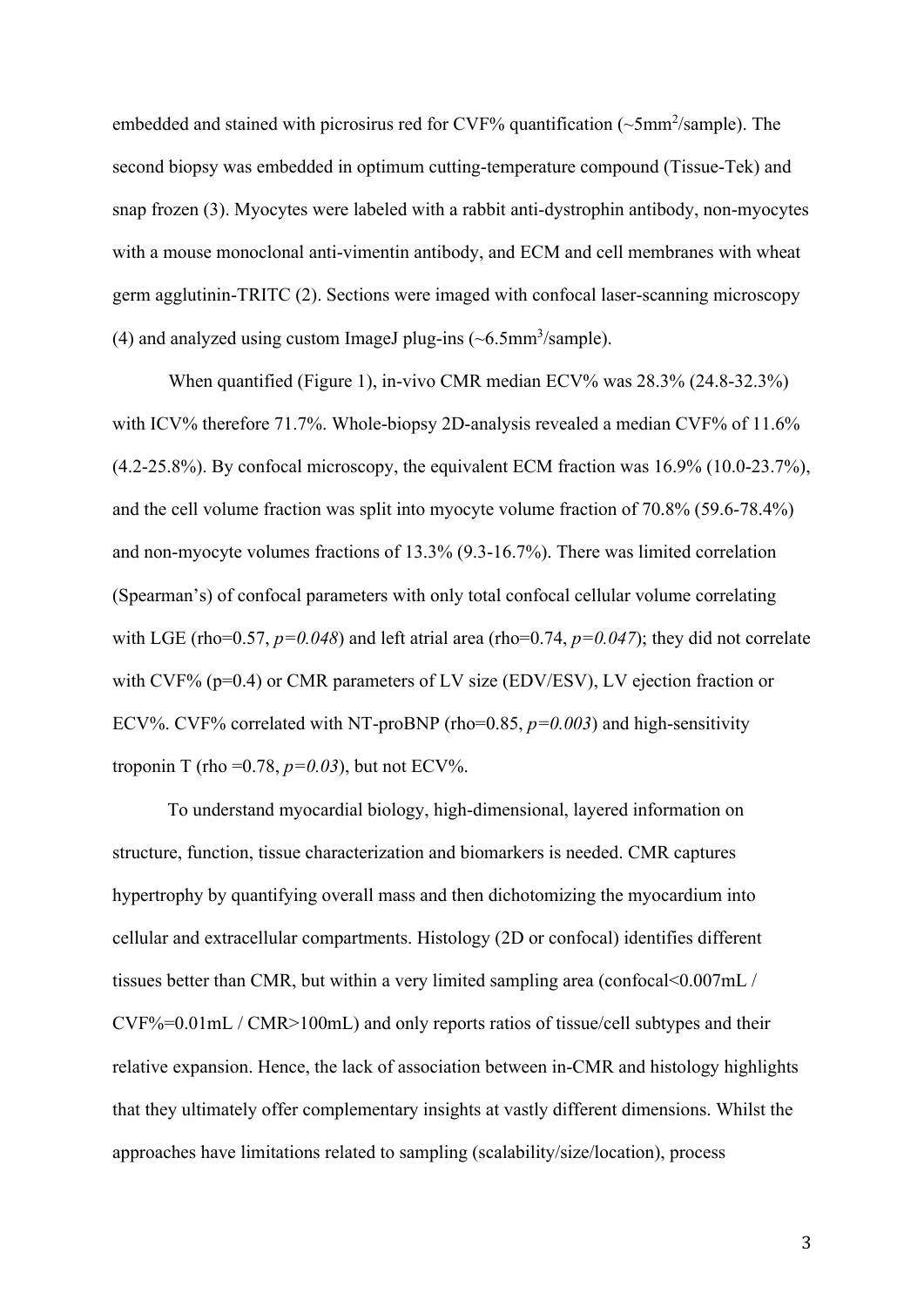(vasodilatation/intra-myocardial an blood pool not captured) and staining, this represents an advance in visualization and combined insight. For the clinical and especially the imaging cardiologist, our data also serves as a reminder of the importance of non-myocytes (especially endothelial cells and fibroblasts), which despite of being much smaller than cardiomyocytes are more numerous (5), and occupy 10-15% of the left ventricular myocardium.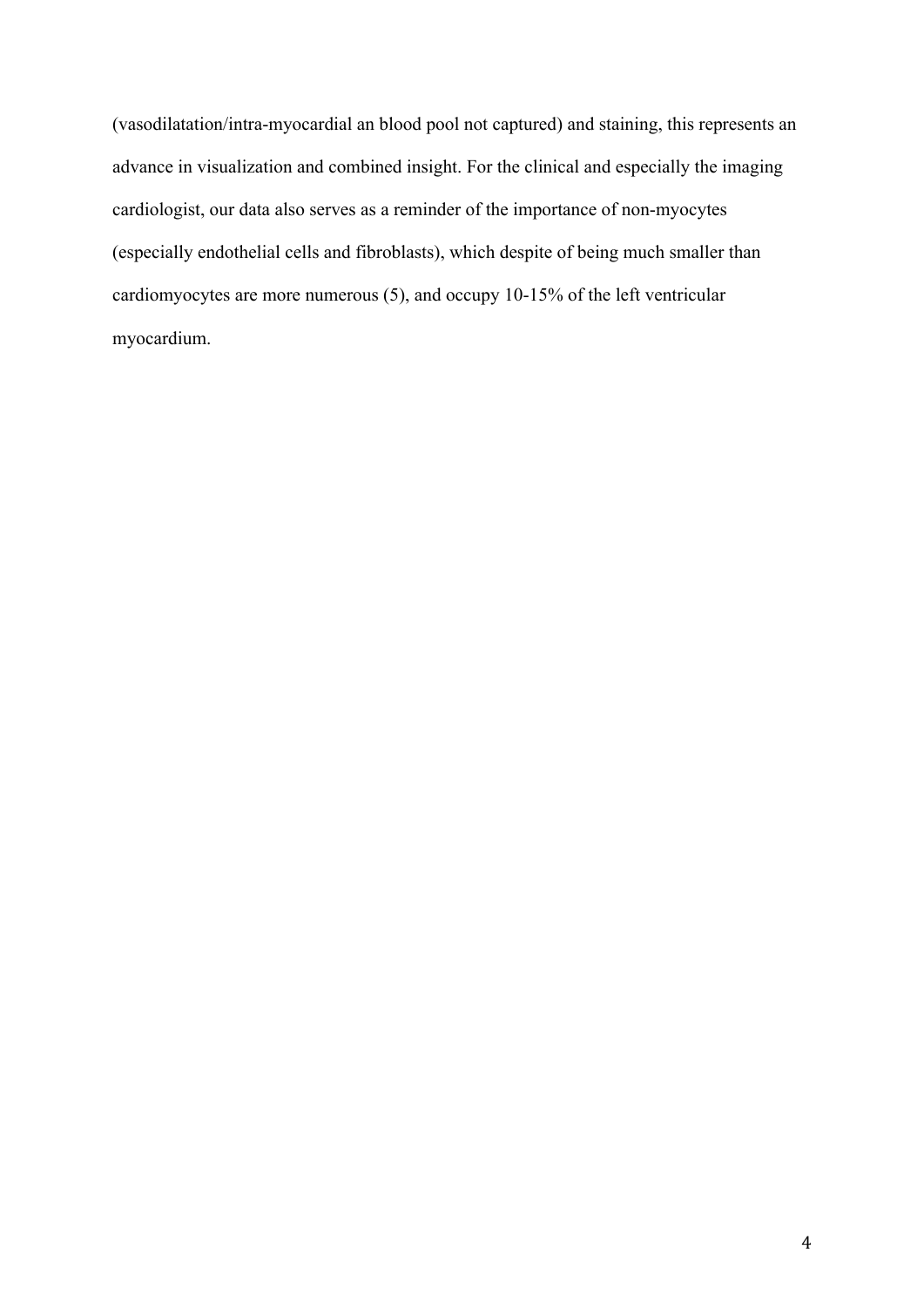## **REFERENCES:**

- 1. Treibel TA, Kozor R, Menacho K et al. Left Ventricular Hypertrophy Revisited: Cell and Matrix Expansion Have Disease-Specific Relationships. Circulation 2017;136:2519-2521.
- 2. Crossman DJ, Ruygrok PN, Hou YF, Soeller C. Next-generation endomyocardial biopsy: the potential of confocal and super-resolution microscopy. Heart Fail Rev 2015;20:203-14.
- 3. Treibel TA, Lopez B, Gonzalez A et al. Reappraising myocardial fibrosis in severe aortic stenosis: an invasive and non-invasive study in 133 patients. Eur Heart J 2018;39:699-709.
- 4. Nisbet AM, Camelliti P, Walker NL et al. Prolongation of atrio-ventricular node conduction in a rabbit model of ischaemic cardiomyopathy: Role of fibrosis and connexin remodelling. J Mol Cell Cardiol 2016;94:54-64.
- 5. Bergmann O, Zdunek S, Felker A et al. Dynamics of Cell Generation and Turnover in the Human Heart. Cell 2015;161:1566-75.